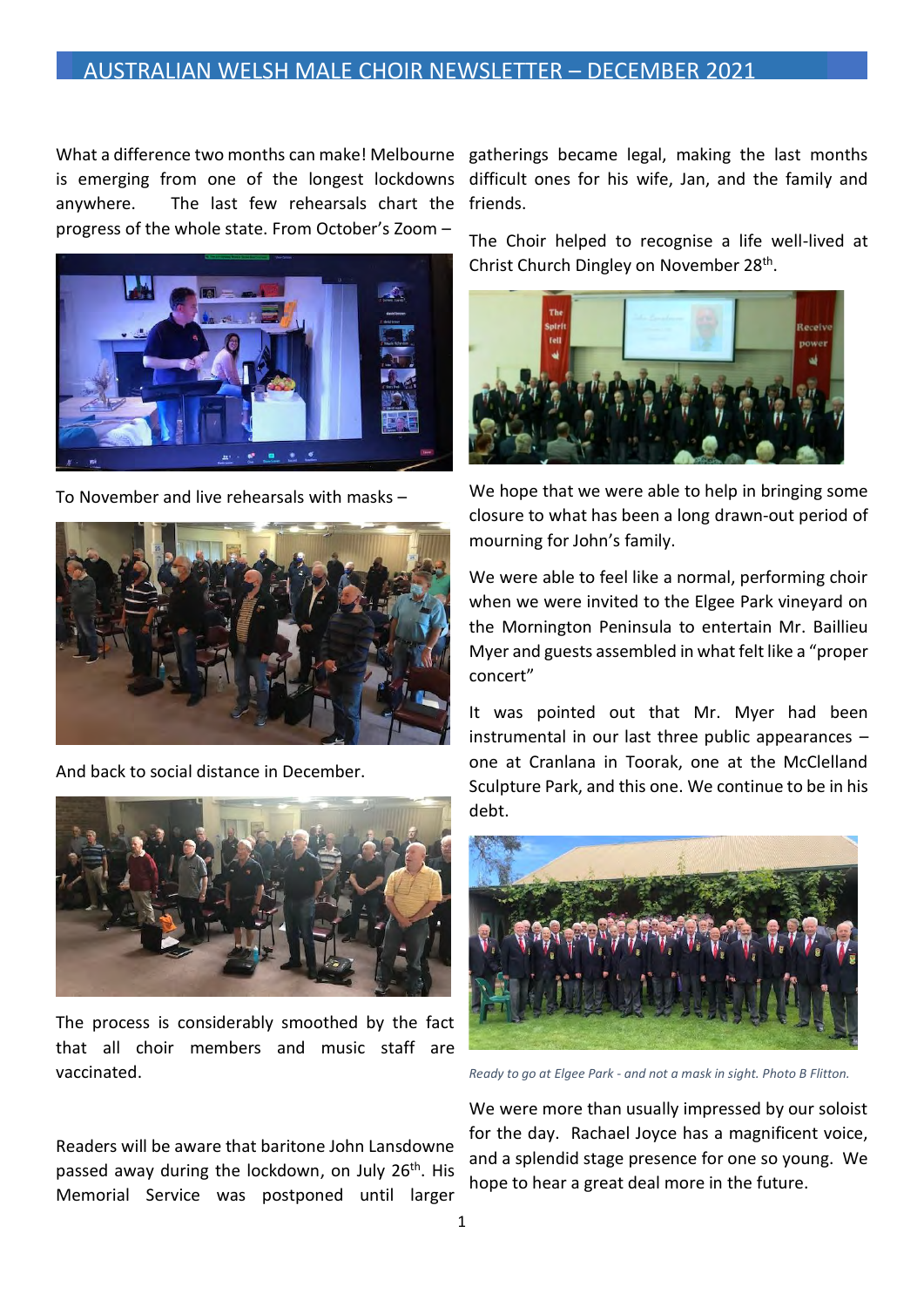As is usual at this venue, choir and guests were invited to partake in refreshments after the concert. Estate wines were offered for tasting, too.



 *Beauty and the Beasts. Sorry boys!* 

We were abruptly reminded of just how fragile "covid normal" is when second tenor Arthur Poole tested positive and needed to isolate. Arthur is double vaccinated, and otherwise fit. He likened his illness to a severe flu even so. Because other members of the choir had had some contact, everyone needed to test. Fortunately, Arthur had kept it to himself, but Village Baxter rehearsals were cancelled for the balance of the year.

Which brings us to our "Singing in the Pub" event. Kirks on the Esplanade at Mornington advised that their staffing was inadequate for a large crowd, and so cancelled until 2022.

The Charles Dickens Tavern, our Melbourne singing venue, were able to go ahead. So on December 15<sup>th</sup> the City Chapter choristers, helped by a good smattering of the Baxter choir, had an excellent hitout. As usual, Mina Yu accompanied, and Tom Buchanan conducted.

There was good support for the evening from the choir, but covid seems to have made many people uneasy about socialising  $-$  there were very few patrons in the tavern who were not directly associated with the choir. A step in the right direction though!





I should reluctantly congratulate our patron, Haydn James, on the Welsh victory over Australia in the James, on the Welsh victory over Australia in the Rugby. Ah well! There's tournament always next year! year!

Congratulations to Paul Tregalis and Neil Armstrong, both of whom passed their auditions and are now full members of the choir. Sing well boys!

And so to the last function of the choir's year on December 17<sup>th</sup>. The annual breakup at the Frankson RSL club. This is the occasion where contributions by Choristers to the life of the choir are recognised.

This year was a bumper one!

Ten year awards went to John Annable, David Brown,

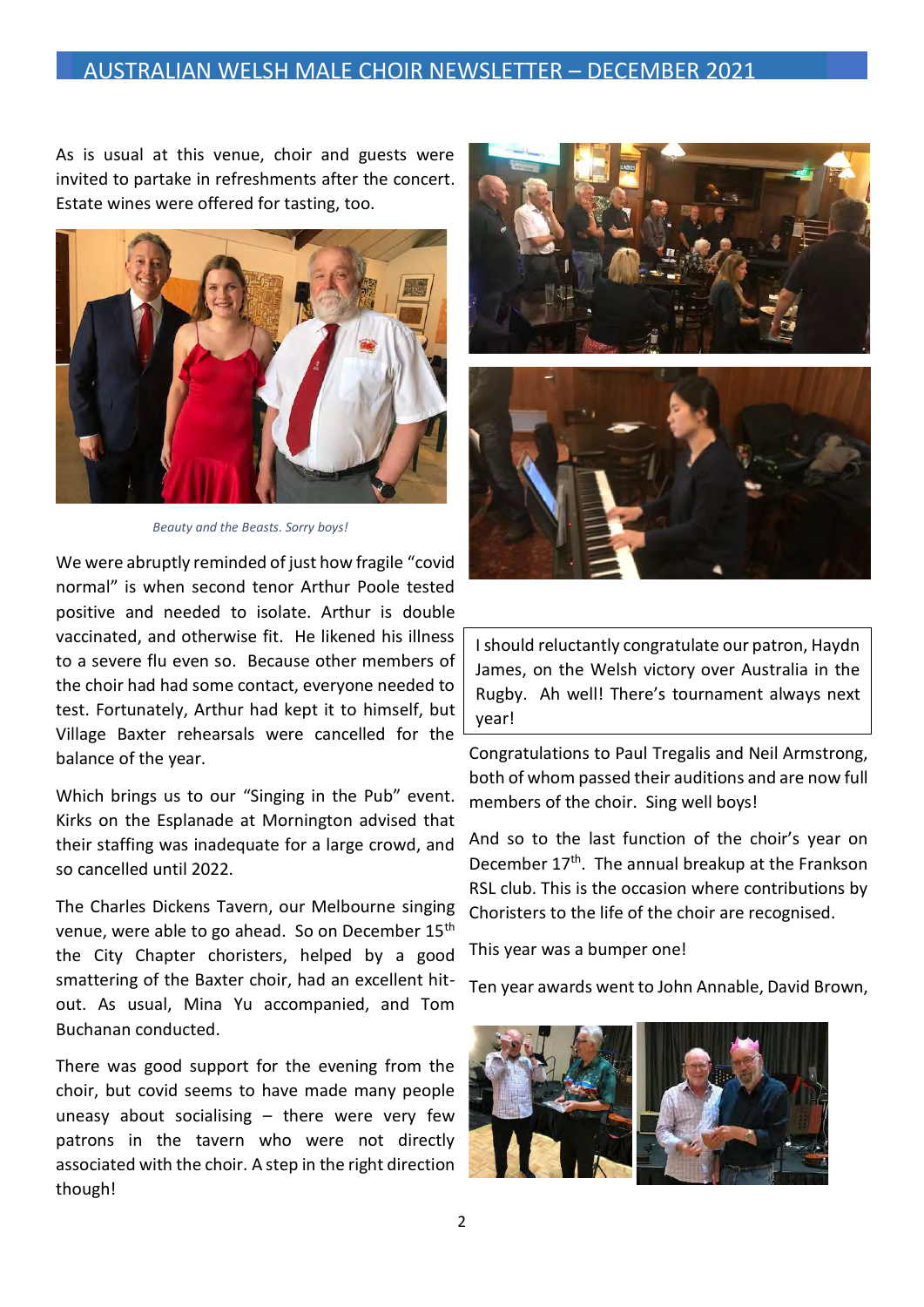Shane Hubner, Lindsay Richardson,



And Maurie Richardson



Fifteen year awards went to Len Charlton, Philip Manktelow, and Barry Tucker.







Twenty-five year awards were received by Alan Peter (who was also confirmed as an honorary life member) and Dominic Xeureb.



Roy Buckley clocked up 30 years, And Harry Hamill a pretty remarkable 35!



Allan Peter and Peter Murray were confirmed as life members-





Twenty year awards were received by Neil Kinsey, Ron Lofts, and Barry Richardson.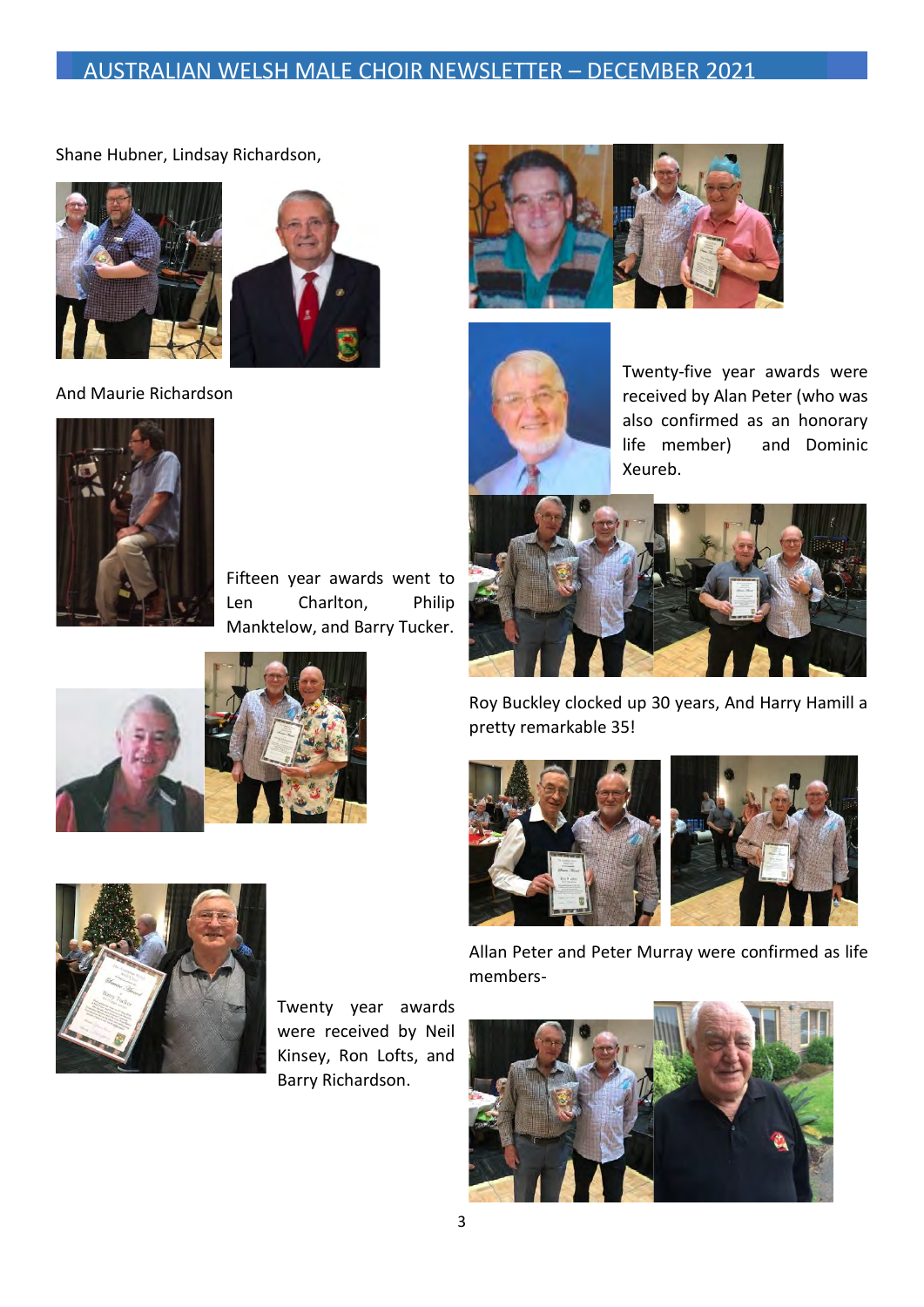And Ken Kelly was farewelled by the first tenors after a fourteen year stint. We wish him well in

Queensland.



# Welsh Christmas customs



pepper Mari Lwyd, calennig, plygain... there are several Welsh Christmas and New Year customs and traditions.

Last updated: 03 November 2009

Plygain - singing from 3-6am on Christmas Day



Congratulations to Chas Johnson on winning the Christmas Hamper.

And many thanks to Maree Mc Cormack, and to Bunnings for so. That's Plygain. their donation of other prizes. appreciated.

And so this is Christmas, to quote John Lennon. I'm sure most readers are hoping for a really good one. From the archive pages of BBC Wales, here are some Welsh traditions for the festive season.

#### cymru **BBC**

- •
- [Archive](https://www.bbc.co.uk/wales/christmas/sites/content/pages/archive.shtml)
- [Music](https://www.bbc.co.uk/wales/christmas/sites/content/pages/music.shtml)
- [Food](https://www.bbc.co.uk/wales/christmas/sites/content/pages/food.shtml)
- [Customs](https://www.bbc.co.uk/wales/christmas/sites/content/pages/customs.shtml)
- [Green Christmas](https://www.bbc.co.uk/wales/christmas/sites/content/pages/green-christmas.shtml)

In the dark hours on the morning of Christmas Day, before the cockerel crowed, men gathered in rural churches to sing. They sang mainly unaccompanied, three or four part harmony carols in a service that went on for three hours or

Much This is a tradition which still thrives in parts of mid Wales. Watch an archive clip of [Plygain in the](https://www.bbc.co.uk/wales/christmas/sites/content/pages/archive-plygain.shtml)  [1960s.](https://www.bbc.co.uk/wales/christmas/sites/content/pages/archive-plygain.shtml)

Taffy - a Christmas Eve custom

Got a sweet tooth? Why not re-live an old Welsh custom this Christmas? Taffy-making.

This is how families whiled away the dark hours of Christmas Eve's night, leading up to the Plygain service. Toffee was boiled in pans on open fires and - this is a nice twist - dollops were dropped into icy cold water.

The taffy curled into all sorts of shapes - like letters. This was a way of divining the initials of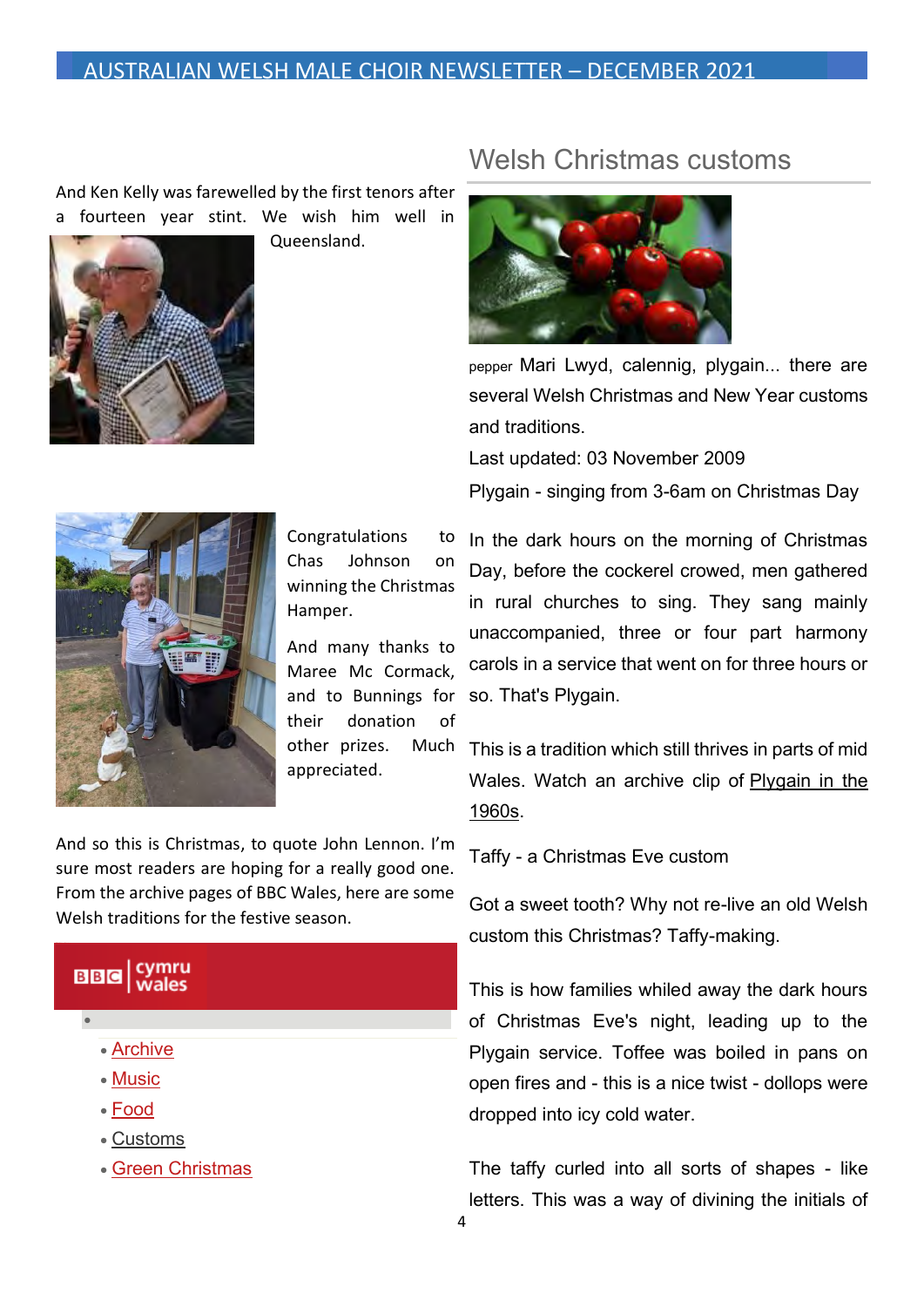the younger, unmarried family members' future Welsh Christmas at the turn of the century loves.

Mari Lwyd - the grey mare that brings good luck

Imagine hearing a knock on your door around Christmas and being challenged to a battle of rhyming insults by a man with a scary horse with a skull-head. That's the Mari Lwyd - Grey Mare a pre-Christian custom that's still acted out in parts of Wales.

Making your own Mari Lwyd could be tricky, as you'll need to get hold of a horse's skull and jaw. However, it may be possible to improvise with polystyrene or cardboard instead.

Stick on false ears, plug big shiny glass marbles into the eye sockets and give the head a mane of ribbons. Stick the head on to a broom handle, hold on to it and wrap a white sheet - just long enough to reach the ground - around yourself so the head sticks out at the top.

Hold on to the broom handle and clack the Mari centuries here in Wales, something very similar Llwyd's jaw against the top of the skull as you go has been going on. Not at Hallowe'en, but on from door to door, visiting your friends this New Year's Day. Ever heard of calennig? Christmas and New Year.

Wassail - before mulled wine and punch, there was this

This is a tradition that went hand-in-hand with Mari Lwyd and other Christmas get-togethers. Just as we drink mulled wine and punch at Christmas and New Year parties nowadays, a involved drinking from the wassail bowl.

These bowls were often elaborate, ornate and many-handled. The bowl was filled with fruit, sugar, spices and topped up with warm beer. As it was passed around, the drinkers would make a wish for a successful year's farming and a bumper crop at harvest time.

Make a Mari Lwyd - with or without a horse's skull Wales for many years, its origins are not uniquely Although the wassail bowl has been a tradition in Welsh. According to reader Sasha Clarskson, "The word derives from the Anglo-Saxon "Waes Hael!" ('wax hale' in slightly more modern language). It means be or grow healthy, and started as a toast at yule in pagan times, becoming the name for the drink that was toasted and then, even later, singing at yule/Christmas hoping to be rewarded by that drink or by other favours."

Calennig - trick or treat, Welsh style

Was trick or treat invented in Wales? Well, for

From dawn until noon on New Year's Day, all around Wales, groups of young boys would go from door to door, carrying three-legged totems, chanting rhymes, splashing people with water and asking for calennig - gifts of small change.

Make your own calennig - on Twelfth Night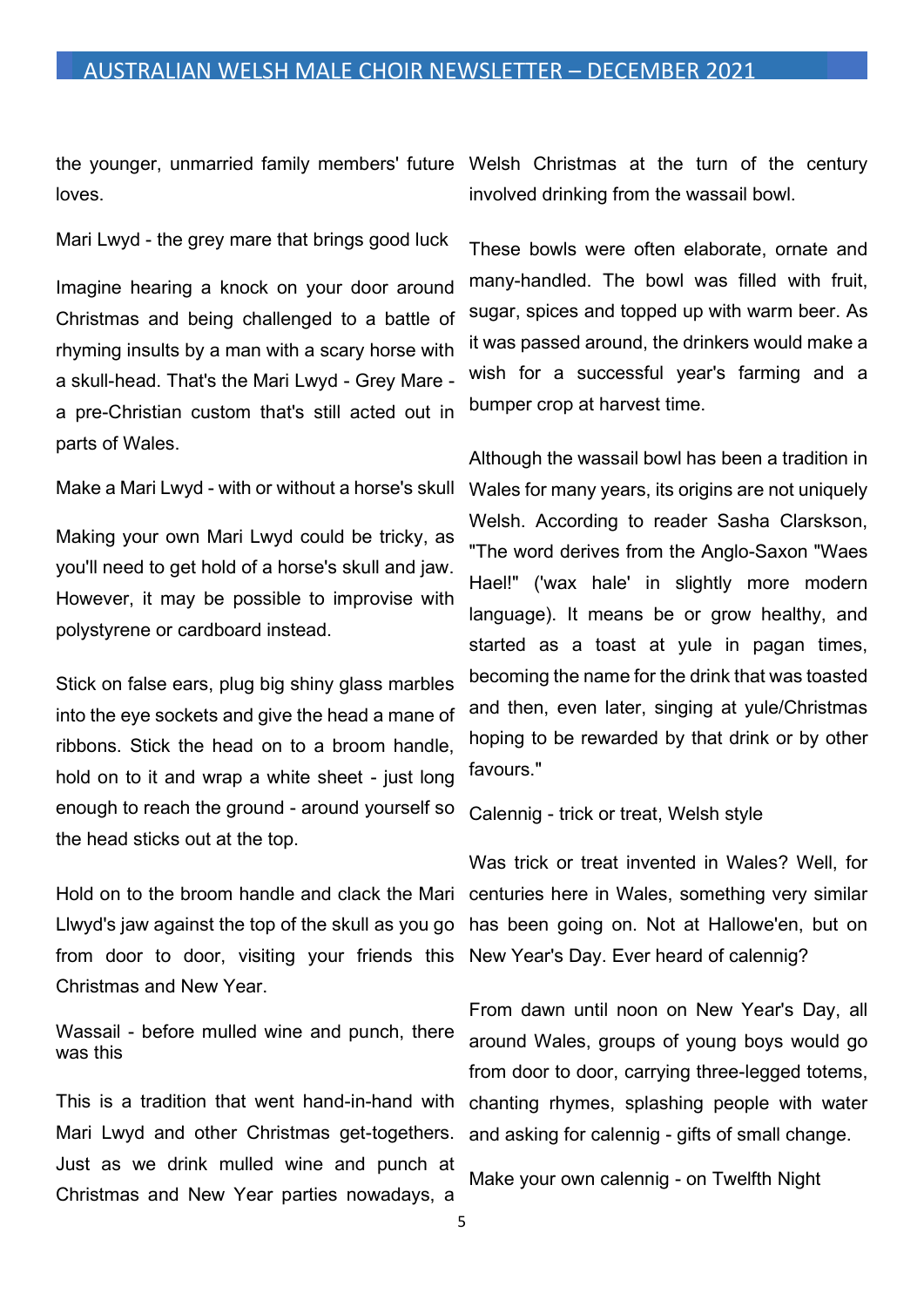Take three short sticks - as long as lollipop sticks - and stick them into the bottom of an apple, as if they were stool legs. Now the apple all round, hedgehog-style, with cloves, almonds, corn ears, etc. Stick a sprig of holly and a candle in the top of the calennig. Come New Year's Day, you'll be ready to play your part in making sure this ancient Welsh tradition doesn't die out.

#### Hunting the wren

On Twelfth Night in Wales, groups of men would Dingley Village Community Bank 11/79 go out Hunting the Wren. The tiny bird would be Centre Dandenong Road Dingley Village 3172. caged in a wooden box and carried from door to door. Householders would pay for the privilege of peeping at the poor wren in the box. [*The Clancy Brothers had a song about this custom in Ireland. Ed.]*

Many thanks to our Patrons and Sponsors. We are most grateful to all who help to cover the substantial costs for a choir of our size, especially to Mr Baillieu Myer AC, Mrs Tamie Fraser AO, and Dr Haydn James.

Our Sponsors: -





615 McClelland Drive Langwarrin Vic 3910. (03) 9789 8266.



774

Esplanade Mornington, Vic 3931

(03)5975 2007.

Your Community Bank®

**Bendigo Bank** 



[03]9551 6699

[\(03\) 9792 9011](tel:(03)%209792%209011)



(03)9706 4924

*N.B. Deadline for inclusion of articles is the 20th day of February, April, June, August, October, December. David Brown. Editor. All correspondence to Secretary AWMC*